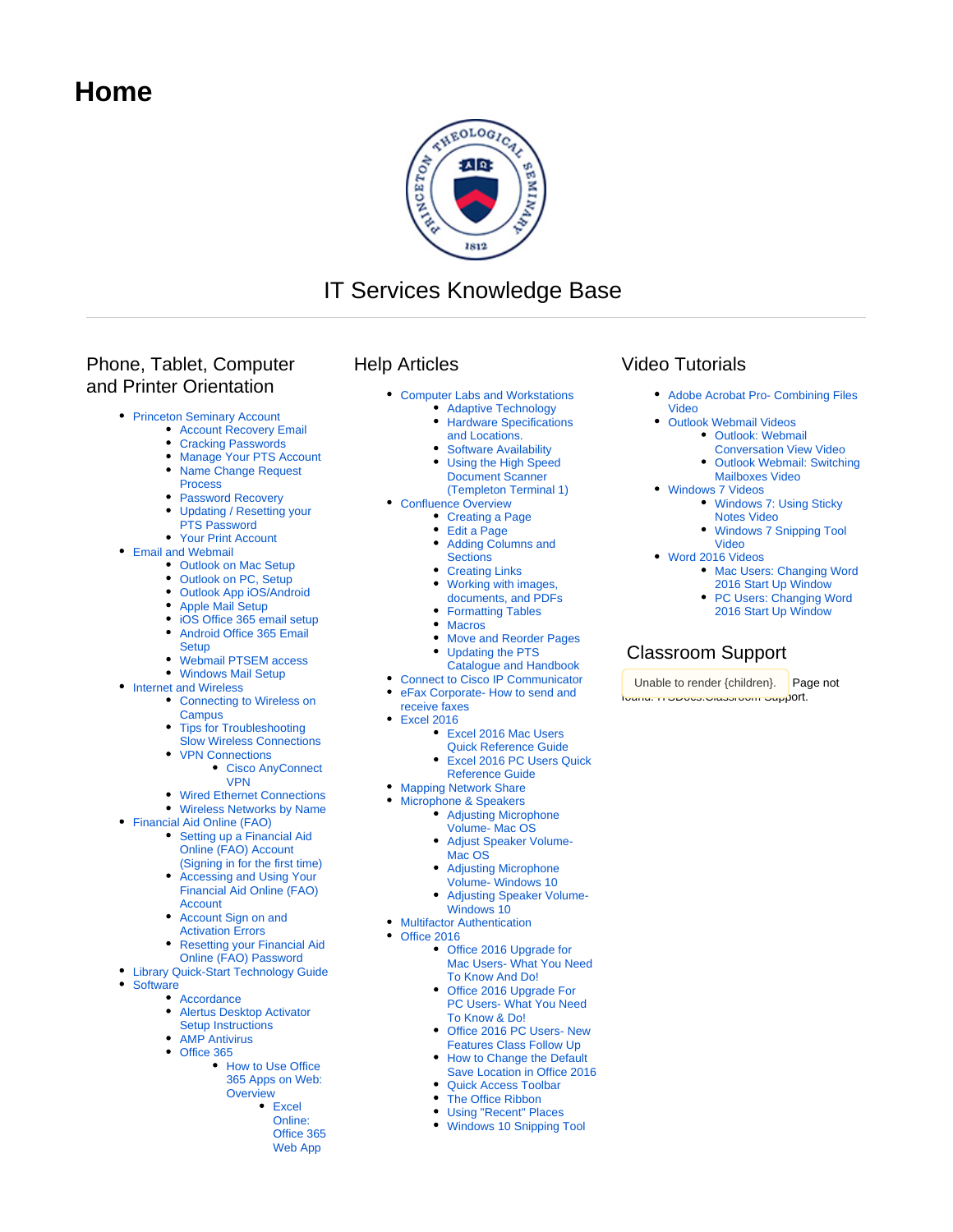|           | • Outlook             | How to - Read Receipts in                                               |
|-----------|-----------------------|-------------------------------------------------------------------------|
|           | Online:               | <b>Outlook</b>                                                          |
|           | Office 365            | Outlook 2016                                                            |
|           | Web App               | Outlook 2016 PC Users                                                   |
|           | ٠<br>O                | <b>Quick Reference Guide</b>                                            |
|           | ut                    | • Outlook 2016 Mac Users                                                |
|           | lo                    | <b>Quick Reference Guide</b>                                            |
|           | o                     | Add an Outlook Folder to<br>$\bullet$                                   |
|           | k                     | <b>Favorites</b>                                                        |
|           | O                     | Outlook 2016: Flagging a<br>٠                                           |
|           | nl                    | <b>Message for Follow Up</b>                                            |
|           | in                    | Outlook 2016 Out of Office                                              |
|           | e:                    | <b>Assistant</b>                                                        |
|           | н                     | <b>Scheduling Meetings in</b>                                           |
|           | O                     | <b>Windows Outlook and Mac</b>                                          |
|           | W                     | <b>Outlook</b><br>٠                                                     |
|           | to                    | <b>Sharing Calendars in</b>                                             |
|           | O                     | <b>Outlook</b>                                                          |
|           | p                     | <b>Assigning Delegate Access</b>                                        |
|           | е                     | <b>Outlook: Create a Contact</b><br>$\bullet$                           |
|           | n                     | <b>Group (Distribution List)</b>                                        |
|           | Α                     | <b>Outlook Quick Steps</b><br>٠                                         |
|           | d                     | • Outlook: Flagging a                                                   |
|           | di                    | <b>Message for Follow Up</b><br>٠                                       |
|           | ti                    | Outlook 2016: Creating                                                  |
|           | o                     | <b>Mailbox Rules</b><br>$\bullet$                                       |
|           | n                     | <b>Outlook: Creating a Contact</b>                                      |
|           | al                    | Group (Distribution list) from                                          |
|           | E                     | <b>E-Mail Recipients</b><br><b>Outlook: Show an E-Mail</b><br>$\bullet$ |
|           | m                     |                                                                         |
|           | ai                    | <b>Folder as a Favorite</b>                                             |
|           | L                     | <b>Outlook: Assigning Color</b>                                         |
|           | Α                     | <b>Categories to E-Mail</b>                                             |
|           | C                     | <b>Assigning Delegate Access</b>                                        |
|           | Ċ                     | on macOS                                                                |
|           | o                     | Add a shared mailbox to                                                 |
|           | u                     | <b>Outlook</b>                                                          |
| $\bullet$ | nt<br>Powerpoin       | PowerPoint 2016<br>PowerPoint 2016 Mac                                  |
|           | t Online:             | <b>Users Quick Reference</b>                                            |
|           |                       |                                                                         |
|           | Office 365            | Guide<br>٠                                                              |
|           | <b>Web App</b>        | <b>PowerPoint 2016 PC Users</b>                                         |
|           | • Word                | <b>Quick Reference Guide</b>                                            |
|           | Online:<br>Office 365 | <b>Printing Help</b><br><b>Adding Your Departmental</b>                 |
|           |                       |                                                                         |
|           | <b>Web App</b>        | <b>Code to Ricoh Copier</b><br>٠                                        |
|           |                       | PTS Cisco Phones - How To<br>٠                                          |
|           | porating in           | <b>PTS Stationery Guidelines:</b><br>Deployment of Word Templates and   |
| rive      |                       |                                                                         |
|           | op for Apple          | <b>Outlook Email Signatures</b>                                         |
| ly)       |                       | • Outlook Signatures                                                    |
|           | op for PC             | PTS Generic, Department,                                                |
| ly)       |                       | and Personalized Word<br><b>Templates</b>                               |
|           | x Meetings            | • Time and Attendance Reporting                                         |
|           | • Quick               | <b>Windows 10 Operating System</b>                                      |
|           | Reference:            | • Using Search                                                          |
|           | Webex                 | $\bullet$<br>Pin Apps to the Task Bar                                   |
|           | <b>Meetings</b>       | • Pins Apps to the Start Menu                                           |
|           | • Creating            | & Organize Apps                                                         |
|           | an                    | • Task View & Multiple                                                  |
|           | Impromptu             | <b>Desktops</b>                                                         |
|           | Webex                 | • Microsoft Edge Web                                                    |
|           | <b>Meeting</b>        | <b>Browser</b>                                                          |
|           | x Teams               | • Opening .pdf files in Adobe                                           |
|           | ge your audio         | <b>Acrobat vs. Edge</b>                                                 |
|           | ection                | <b>Word 2016</b>                                                        |
|           |                       | • Word 2016 PC Users Quick                                              |
|           |                       | <b>Reference Guide</b>                                                  |
|           | Guide -               | • Word 2016 Mac Users                                                   |
|           |                       | <b>Quick Reference Guide</b>                                            |
|           |                       | • Mac Users: Word 2016                                                  |
| rCut:     |                       | <b>Changing the Default Font</b>                                        |
|           | ing a                 | PC Users: Word 2016                                                     |
|           | rtmental Print        | <b>Changing the Default Font</b>                                        |
|           |                       | • Word 2016 Font &                                                      |
|           | Cut: Copy             | <b>Paragraph Spacing</b>                                                |
|           | Cut: Register         |                                                                         |
|           |                       |                                                                         |

- $\bullet$  Pov [t Online:](https://confluence.ptsem.edu/display/ITSKnowledge/Powerpoint+Online%3A+Office+365+Web+App)
- Wel  $\bullet$ Wor Onl
- Offi<br>Wel [Web App](https://confluence.ptsem.edu/display/ITSKnowledge/Word+Online%3A+Office+365+Web+App)
- **[OneDrive](https://confluence.ptsem.edu/display/ITSKnowledge/OneDrive)** [Collaborating in](https://confluence.ptsem.edu/display/ITSKnowledge/Collaborating+in+OneDrive)  **[OneDrive](https://confluence.ptsem.edu/display/ITSKnowledge/Collaborating+in+OneDrive)**
- [Remote Desktop for Apple](https://confluence.ptsem.edu/pages/viewpage.action?pageId=3637279)  [\(employees only\)](https://confluence.ptsem.edu/pages/viewpage.action?pageId=3637279)
- [Remote Desktop for PC](https://confluence.ptsem.edu/pages/viewpage.action?pageId=2336170)  [\(employees only\)](https://confluence.ptsem.edu/pages/viewpage.action?pageId=2336170)
	- [Webex](https://confluence.ptsem.edu/display/ITSKnowledge/Webex)
		- [Webex Meetings](https://confluence.ptsem.edu/display/ITSKnowledge/Webex+Meetings) [Quick](https://confluence.ptsem.edu/display/ITSKnowledge/Quick+Reference%3A+Webex+Meetings)  Ref Wel
			- Me  $\bullet$  Cre [an](https://confluence.ptsem.edu/display/ITSKnowledge/Creating+an+Impromptu+Webex+Meeting)
			- Imp Web Me
		- Webex Team
		- Change your [connection](https://confluence.ptsem.edu/display/ITSKnowledge/Change+your+audio+connection)
- [Zotero](https://confluence.ptsem.edu/display/ITSKnowledge/Zotero)
- [Printing](https://confluence.ptsem.edu/display/ITSKnowledge/Printing)
	- [Printing Start Guide](https://confluence.ptsem.edu/display/ITSKnowledge/Printing+Start+Guide+-+Students)
	- **[Students](https://confluence.ptsem.edu/display/ITSKnowledge/Printing+Start+Guide+-+Students)** [PaperCut](https://confluence.ptsem.edu/display/ITSKnowledge/PaperCut)
		- [PaperCut:](https://confluence.ptsem.edu/display/ITSKnowledge/PaperCut%3A+Charging+a+Departmental+Print+Code)  [Charging a](https://confluence.ptsem.edu/display/ITSKnowledge/PaperCut%3A+Charging+a+Departmental+Print+Code)  [Departmental Print](https://confluence.ptsem.edu/display/ITSKnowledge/PaperCut%3A+Charging+a+Departmental+Print+Code)  [Code](https://confluence.ptsem.edu/display/ITSKnowledge/PaperCut%3A+Charging+a+Departmental+Print+Code)
			- [PaperCut: Copy](https://confluence.ptsem.edu/display/ITSKnowledge/PaperCut%3A+Copy) [PaperCut: Register](https://confluence.ptsem.edu/display/ITSKnowledge/PaperCut%3A+Register+ID+Badge)  [ID Badge](https://confluence.ptsem.edu/display/ITSKnowledge/PaperCut%3A+Register+ID+Badge)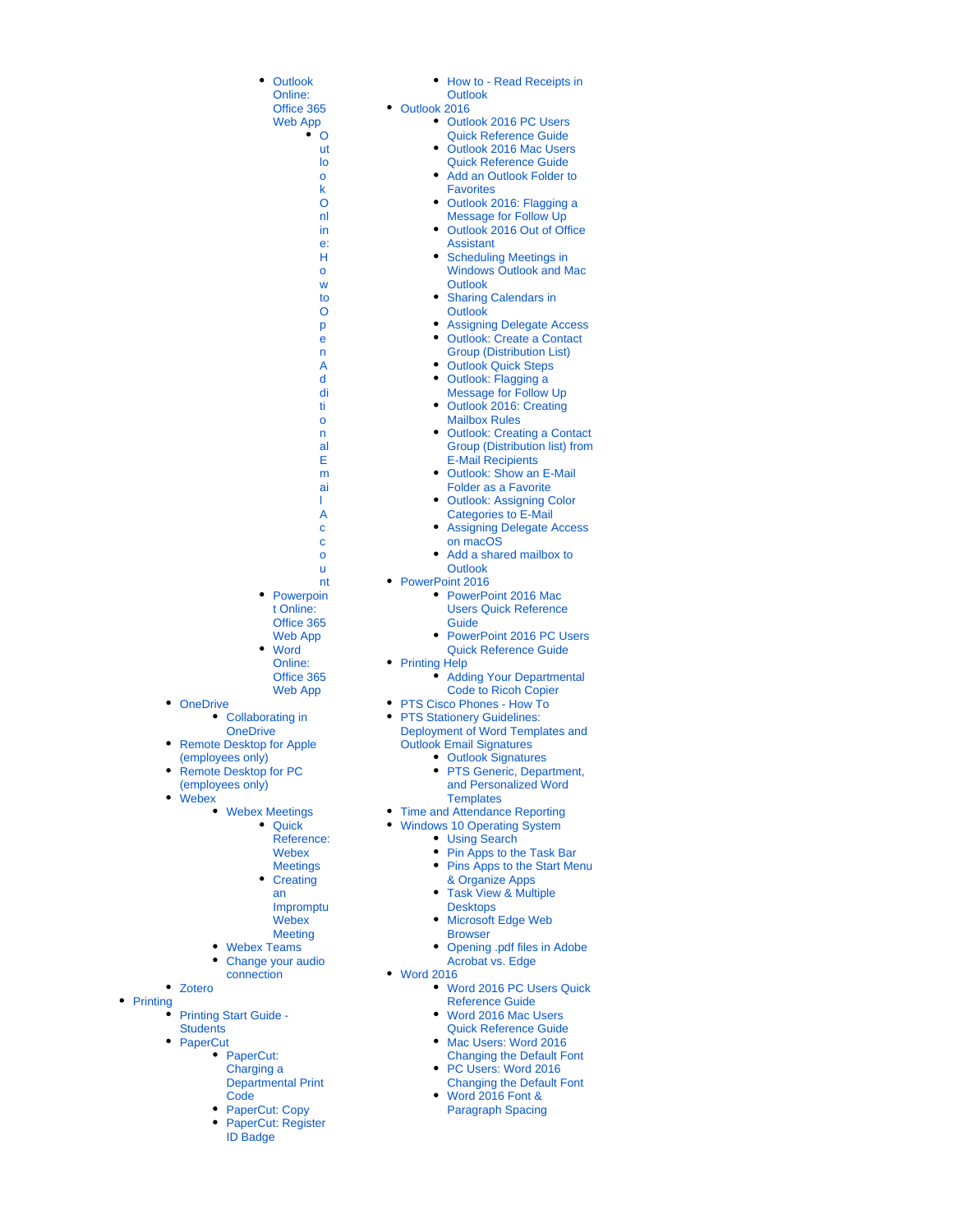- PaperCut: Retrieve [Print Jobs](https://confluence.ptsem.edu/display/ITSKnowledge/PaperCut%3A+Retrieve+Print+Jobs)
- [PaperCut: Scan](https://confluence.ptsem.edu/display/ITSKnowledge/PaperCut%3A+Scan)
- PaperCut: Setup [for macOS](https://confluence.ptsem.edu/display/ITSKnowledge/PaperCut%3A+Setup+for+macOS)
- PaperCut: Setup [for Windows](https://confluence.ptsem.edu/display/ITSKnowledge/PaperCut%3A+Setup+for+Windows)
- PaperCut: Sign-In

**B**

- **[Options](https://confluence.ptsem.edu/display/ITSKnowledge/PaperCut%3A+Sign-In+Options)** • PaperCut: Web
- **[Printing](https://confluence.ptsem.edu/display/ITSKnowledge/PaperCut%3A+Web+Printing)**
- [Printing via E-mail](https://confluence.ptsem.edu/display/ITSKnowledge/Printing+via+E-mail)
- Printing Library Searches (in [the Library\)](https://confluence.ptsem.edu/pages/viewpage.action?pageId=2328380)
- $\bullet$ [Mapping a Departmental](https://confluence.ptsem.edu/display/ITSKnowledge/Mapping+a+Departmental+Use+Printer)  [Use Printer](https://confluence.ptsem.edu/display/ITSKnowledge/Mapping+a+Departmental+Use+Printer)
- [Google Docs](https://confluence.ptsem.edu/display/ITSKnowledge/Google+Docs)
- [File Storage](https://confluence.ptsem.edu/display/ITSKnowledge/File+Storage)
- Language Students: What You Need
- [to Know about Fonts](https://confluence.ptsem.edu/display/ITSKnowledge/Language+Students%3A+What+You+Need+to+Know+about+Fonts)
- [Email](https://confluence.ptsem.edu/display/ITSKnowledge/Email)
- [Customize the list of](https://confluence.ptsem.edu/pages/viewpage.action?pageId=9765114)  [recently used files \(Pinning](https://confluence.ptsem.edu/pages/viewpage.action?pageId=9765114)  [Files\)](https://confluence.ptsem.edu/pages/viewpage.action?pageId=9765114)
- [Word Tracked Changes](https://confluence.ptsem.edu/display/ITSKnowledge/Word+Tracked+Changes)

#### 'E Unknown macro: 'hideelements-macro'

### Recently updated articles

#### [PaperCut: Retrieve Print Jobs](https://confluence.ptsem.edu/display/ITSKnowledge/PaperCut%3A+Retrieve+Print+Jobs)

Jun 20, 2022 • updated by [Slover, Jesse](https://confluence.ptsem.edu/display/~jesse.slover) • [view change](https://confluence.ptsem.edu/pages/diffpagesbyversion.action?pageId=91133833&selectedPageVersions=6&selectedPageVersions=5) **[PaperCut](https://confluence.ptsem.edu/display/ITSKnowledge/PaperCut)** 

Jun 20, 2022 • updated by [Slover, Jesse](https://confluence.ptsem.edu/display/~jesse.slover) • [view change](https://confluence.ptsem.edu/pages/diffpagesbyversion.action?pageId=91133802&selectedPageVersions=4&selectedPageVersions=3)

[Updating the PTS Catalogue and Handbook](https://confluence.ptsem.edu/display/ITSKnowledge/Updating+the+PTS+Catalogue+and+Handbook) Jun 15, 2022 • updated by [Gilchrist, James](https://confluence.ptsem.edu/display/~james.gilchrist) • [view](https://confluence.ptsem.edu/pages/diffpagesbyversion.action?pageId=9771001&selectedPageVersions=34&selectedPageVersions=33)  [change](https://confluence.ptsem.edu/pages/diffpagesbyversion.action?pageId=9771001&selectedPageVersions=34&selectedPageVersions=33)

[Printing via E-mail](https://confluence.ptsem.edu/display/ITSKnowledge/Printing+via+E-mail) May 16, 2022 • updated by [Siegle, Zach](https://confluence.ptsem.edu/display/~zach.siegle) • [view change](https://confluence.ptsem.edu/pages/diffpagesbyversion.action?pageId=1703961&selectedPageVersions=17&selectedPageVersions=16)

[Printing Start Guide - Students](https://confluence.ptsem.edu/display/ITSKnowledge/Printing+Start+Guide+-+Students) May 16, 2022 • updated by [Siegle, Zach](https://confluence.ptsem.edu/display/~zach.siegle) • [view change](https://confluence.ptsem.edu/pages/diffpagesbyversion.action?pageId=1704035&selectedPageVersions=5&selectedPageVersions=4)

[PaperCut: Web Printing](https://confluence.ptsem.edu/display/ITSKnowledge/PaperCut%3A+Web+Printing) Apr 18, 2022 • updated by [Slover, Jesse](https://confluence.ptsem.edu/display/~jesse.slover) • [view change](https://confluence.ptsem.edu/pages/diffpagesbyversion.action?pageId=91133867&selectedPageVersions=4&selectedPageVersions=3)

[PTS Cisco Phones - How To](https://confluence.ptsem.edu/display/ITSKnowledge/PTS+Cisco+Phones+-+How+To) Apr 08, 2022 • updated by [Slover, Jesse](https://confluence.ptsem.edu/display/~jesse.slover) • [view change](https://confluence.ptsem.edu/pages/diffpagesbyversion.action?pageId=13730782&selectedPageVersions=8&selectedPageVersions=7)

[PaperCut: Setup for macOS](https://confluence.ptsem.edu/display/ITSKnowledge/PaperCut%3A+Setup+for+macOS) Mar 23, 2022 • updated by [Slover, Jesse](https://confluence.ptsem.edu/display/~jesse.slover) • [view change](https://confluence.ptsem.edu/pages/diffpagesbyversion.action?pageId=91133849&selectedPageVersions=3&selectedPageVersions=2)

[PaperCut: Register ID Badge](https://confluence.ptsem.edu/display/ITSKnowledge/PaperCut%3A+Register+ID+Badge) Mar 23, 2022 • updated by [Slover, Jesse](https://confluence.ptsem.edu/display/~jesse.slover) • [view change](https://confluence.ptsem.edu/pages/diffpagesbyversion.action?pageId=91133830&selectedPageVersions=3&selectedPageVersions=2)

[PaperCut: Sign-In Options](https://confluence.ptsem.edu/display/ITSKnowledge/PaperCut%3A+Sign-In+Options) Feb 18, 2022 • updated by [Slover, Jesse](https://confluence.ptsem.edu/display/~jesse.slover) • [view change](https://confluence.ptsem.edu/pages/diffpagesbyversion.action?pageId=91133892&selectedPageVersions=4&selectedPageVersions=3)

[PaperCut: Setup for Windows](https://confluence.ptsem.edu/display/ITSKnowledge/PaperCut%3A+Setup+for+Windows) Feb 18, 2022 • updated by [Slover, Jesse](https://confluence.ptsem.edu/display/~jesse.slover) • [view change](https://confluence.ptsem.edu/pages/diffpagesbyversion.action?pageId=91133860&selectedPageVersions=2&selectedPageVersions=1)

[PaperCut: Scan](https://confluence.ptsem.edu/display/ITSKnowledge/PaperCut%3A+Scan) Feb 18, 2022 • updated by [Slover, Jesse](https://confluence.ptsem.edu/display/~jesse.slover) • [view change](https://confluence.ptsem.edu/pages/diffpagesbyversion.action?pageId=91133837&selectedPageVersions=2&selectedPageVersions=1)

[PaperCut: Copy](https://confluence.ptsem.edu/display/ITSKnowledge/PaperCut%3A+Copy) Feb 18, 2022 • updated by [Slover, Jesse](https://confluence.ptsem.edu/display/~jesse.slover) • [view change](https://confluence.ptsem.edu/pages/diffpagesbyversion.action?pageId=91133961&selectedPageVersions=2&selectedPageVersions=1)

[PaperCut: Charging a Departmental Print Code](https://confluence.ptsem.edu/display/ITSKnowledge/PaperCut%3A+Charging+a+Departmental+Print+Code) Feb 18, 2022 • updated by [Slover, Jesse](https://confluence.ptsem.edu/display/~jesse.slover) • [view change](https://confluence.ptsem.edu/pages/diffpagesbyversion.action?pageId=91133823&selectedPageVersions=2&selectedPageVersions=1)

[PaperCut: Sign-In Options](https://confluence.ptsem.edu/display/ITSKnowledge/PaperCut%3A+Sign-In+Options) Feb 18, 2022 • created by [Gilchrist, James](https://confluence.ptsem.edu/display/~james.gilchrist)

## Browse by topic **A**

[clipart](https://confluence.ptsem.edu/label/ITSKnowledge/clipart) [clipboard](https://confluence.ptsem.edu/label/ITSKnowledge/clipboard) [compression](https://confluence.ptsem.edu/label/ITSKnowledge/compression) [computer](https://confluence.ptsem.edu/label/ITSKnowledge/computer) [computer\\_lab](https://confluence.ptsem.edu/label/ITSKnowledge/computer_lab) [connect](https://confluence.ptsem.edu/label/ITSKnowledge/connect) [contactgroup](https://confluence.ptsem.edu/label/ITSKnowledge/contactgroup) [contacts](https://confluence.ptsem.edu/label/ITSKnowledge/contacts) [conversation](https://confluence.ptsem.edu/label/ITSKnowledge/conversation) [convert](https://confluence.ptsem.edu/label/ITSKnowledge/convert) [copy](https://confluence.ptsem.edu/label/ITSKnowledge/copy) [crw](https://confluence.ptsem.edu/label/ITSKnowledge/crw)

| academicsoftware<br>academictechnology<br>access<br>accordance<br>account<br>acrobat<br>activation<br>adobe<br>adobe_connect<br>alex-wifi<br>antivirus<br>applications<br>art<br>article<br>attendance<br>autocorrect<br>awards | board<br>border<br>brown-wifi                                            |  |
|---------------------------------------------------------------------------------------------------------------------------------------------------------------------------------------------------------------------------------|--------------------------------------------------------------------------|--|
| С                                                                                                                                                                                                                               | D-E                                                                      |  |
| calendar<br>campus-wide<br>capture<br>changes<br>cisco<br>clip                                                                                                                                                                  | default<br>distributionlist<br>email<br>email_fax<br>employee<br>endnote |  |

[ethernet](https://confluence.ptsem.edu/label/ITSKnowledge/ethernet) [excel](https://confluence.ptsem.edu/label/ITSKnowledge/excel)

| favorites        |
|------------------|
| fax              |
| faxing           |
| features         |
| file             |
| files            |
| filr             |
| filr-configuring |
| filr-themasthead |
| filtering        |
| fin-aid          |
| flag             |
| folders          |
| font             |
| fonts            |
| format           |
| format painter   |
|                  |

**F**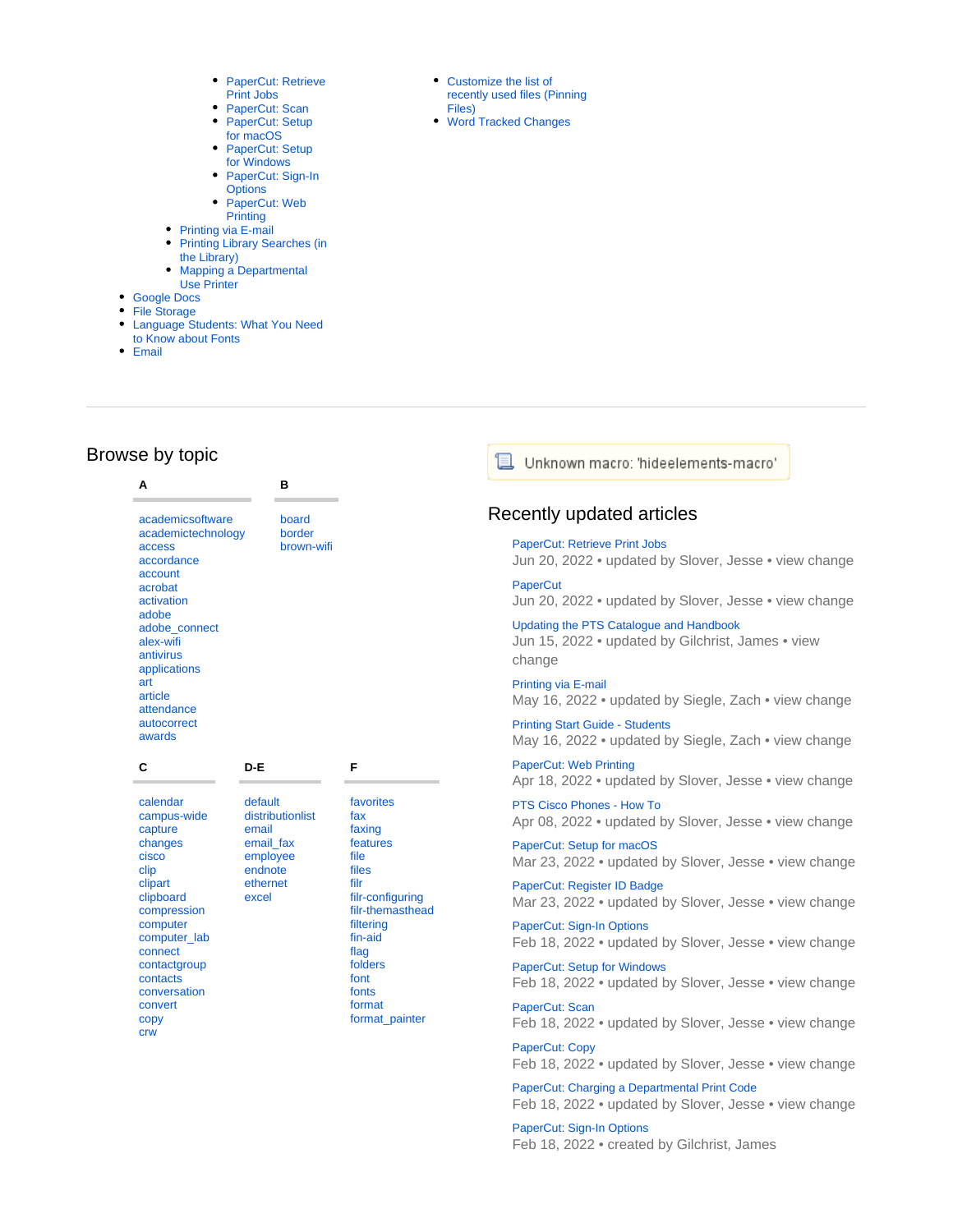#### **G-K**

#### **L-M**

**P**

[page](https://confluence.ptsem.edu/label/ITSKnowledge/page) [paragraph](https://confluence.ptsem.edu/label/ITSKnowledge/paragraph) [partner](https://confluence.ptsem.edu/label/ITSKnowledge/partner) [password](https://confluence.ptsem.edu/label/ITSKnowledge/password) [passwords](https://confluence.ptsem.edu/label/ITSKnowledge/passwords) [paste](https://confluence.ptsem.edu/label/ITSKnowledge/paste) [pasteoptions](https://confluence.ptsem.edu/label/ITSKnowledge/pasteoptions) [pasting](https://confluence.ptsem.edu/label/ITSKnowledge/pasting) [payroll](https://confluence.ptsem.edu/label/ITSKnowledge/payroll)  $pc$ [pdf](https://confluence.ptsem.edu/label/ITSKnowledge/pdf) [phone](https://confluence.ptsem.edu/label/ITSKnowledge/phone) [photos](https://confluence.ptsem.edu/label/ITSKnowledge/photos) [pictures](https://confluence.ptsem.edu/label/ITSKnowledge/pictures) [pin](https://confluence.ptsem.edu/label/ITSKnowledge/pin) [pinning](https://confluence.ptsem.edu/label/ITSKnowledge/pinning) [pod](https://confluence.ptsem.edu/label/ITSKnowledge/pod) [powerpoint](https://confluence.ptsem.edu/label/ITSKnowledge/powerpoint) [print](https://confluence.ptsem.edu/label/ITSKnowledge/print) **[printaccount](https://confluence.ptsem.edu/label/ITSKnowledge/printaccount)** [printer](https://confluence.ptsem.edu/label/ITSKnowledge/printer) [printing](https://confluence.ptsem.edu/label/ITSKnowledge/printing) [procedures](https://confluence.ptsem.edu/label/ITSKnowledge/procedures) [pst-secure-wireless](https://confluence.ptsem.edu/label/ITSKnowledge/pst-secure-wireless) [pts-guests](https://confluence.ptsem.edu/label/ITSKnowledge/pts-guests) [pts-wlan](https://confluence.ptsem.edu/label/ITSKnowledge/pts-wlan) [public](https://confluence.ptsem.edu/label/ITSKnowledge/public)

| google           | lab        |
|------------------|------------|
| google_drive     | labels     |
| greek            | linking    |
| quest            | links      |
| guide            | logic      |
| hebrew           | lookup     |
| hodge-wifi       | mac        |
| hotspot          | mailboxes  |
| housing          | markup     |
| howto            | me         |
| hyperlinks       | meeting    |
| images           | messages   |
| installing_fonts | microphone |
| internet         | mobile     |
| iphone           |            |

#### **N-O**

| net                |
|--------------------|
| net-partner        |
| net-partner-errors |
| new                |
| notes              |
| office             |
| online             |
| orientation        |
| orientationtoc     |
| outlook            |
| outlookcontacts    |
| outlookrules       |
|                    |

#### **Q-R**

[quick](https://confluence.ptsem.edu/label/ITSKnowledge/quick) [quickparts](https://confluence.ptsem.edu/label/ITSKnowledge/quickparts) [recent](https://confluence.ptsem.edu/label/ITSKnowledge/recent) [recent\\_places](https://confluence.ptsem.edu/label/ITSKnowledge/recent_places) [recovery](https://confluence.ptsem.edu/label/ITSKnowledge/recovery) [requirements](https://confluence.ptsem.edu/label/ITSKnowledge/requirements) [reset](https://confluence.ptsem.edu/label/ITSKnowledge/reset) [residential](https://confluence.ptsem.edu/label/ITSKnowledge/residential) [ribbon](https://confluence.ptsem.edu/label/ITSKnowledge/ribbon) [rules](https://confluence.ptsem.edu/label/ITSKnowledge/rules)

#### [save](https://confluence.ptsem.edu/label/ITSKnowledge/save) [saving](https://confluence.ptsem.edu/label/ITSKnowledge/saving) [screen](https://confluence.ptsem.edu/label/ITSKnowledge/screen) [screencapture](https://confluence.ptsem.edu/label/ITSKnowledge/screencapture) [send](https://confluence.ptsem.edu/label/ITSKnowledge/send) [set-up](https://confluence.ptsem.edu/label/ITSKnowledge/set-up) [shared-links](https://confluence.ptsem.edu/label/ITSKnowledge/shared-links) [sharing](https://confluence.ptsem.edu/label/ITSKnowledge/sharing) [shortcuts](https://confluence.ptsem.edu/label/ITSKnowledge/shortcuts) [smart](https://confluence.ptsem.edu/label/ITSKnowledge/smart) [smart\\_tag](https://confluence.ptsem.edu/label/ITSKnowledge/smart_tag) [smartlookup](https://confluence.ptsem.edu/label/ITSKnowledge/smartlookup) [snipping](https://confluence.ptsem.edu/label/ITSKnowledge/snipping) [snippingtool](https://confluence.ptsem.edu/label/ITSKnowledge/snippingtool) [softphone](https://confluence.ptsem.edu/label/ITSKnowledge/softphone) [software](https://confluence.ptsem.edu/label/ITSKnowledge/software) [spacing](https://confluence.ptsem.edu/label/ITSKnowledge/spacing) [stickynotes](https://confluence.ptsem.edu/label/ITSKnowledge/stickynotes)

**S**

[student](https://confluence.ptsem.edu/label/ITSKnowledge/student) [switching\\_mailboxes](https://confluence.ptsem.edu/label/ITSKnowledge/switching_mailboxes) [symantec](https://confluence.ptsem.edu/label/ITSKnowledge/symantec)